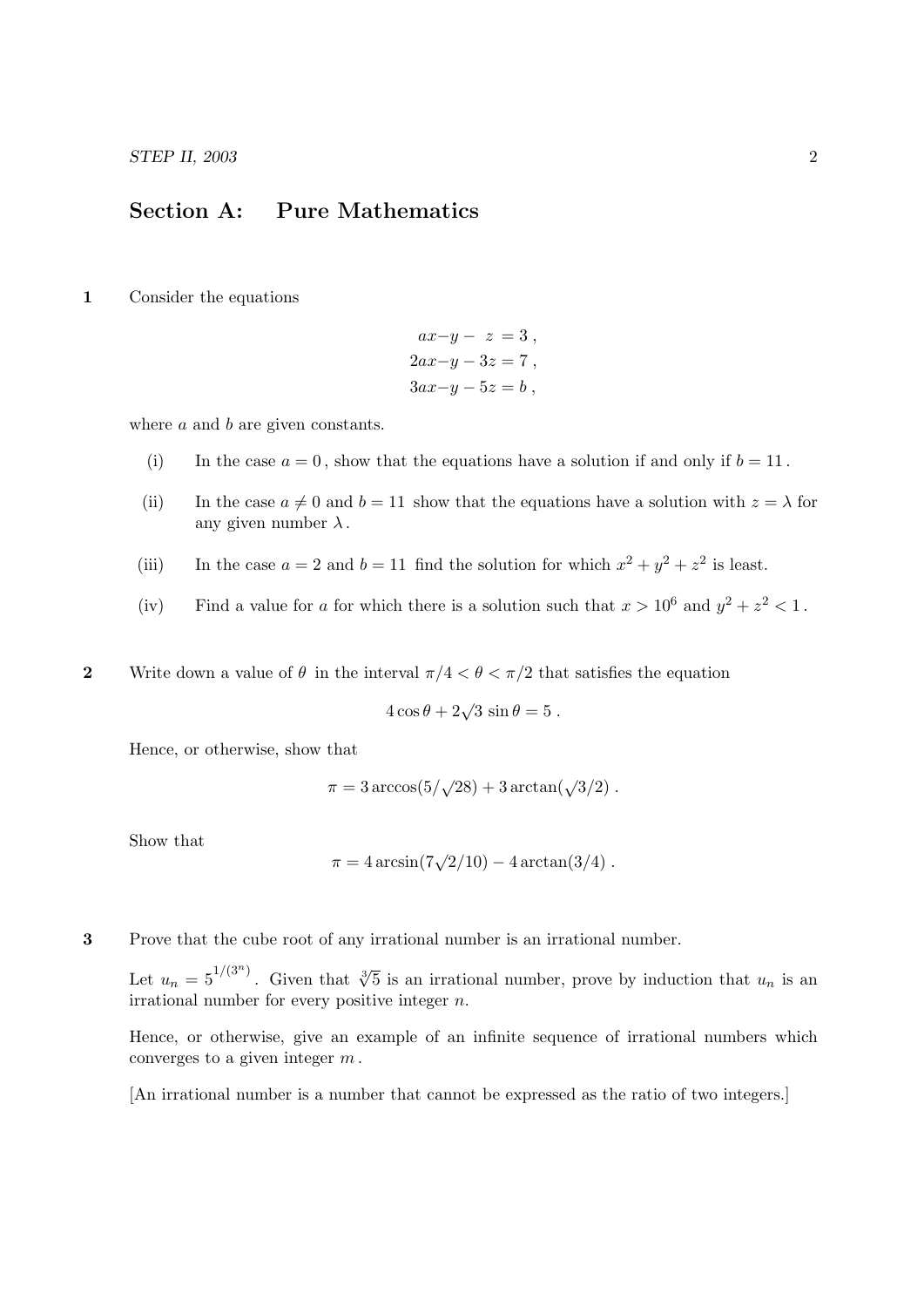4 The line  $y = d$ , where  $d > 0$ , intersects the circle  $x^2 + y^2 = R^2$  at G and H. Show that the area of the minor segment GH is equal to

$$
R^2 \arccos\left(\frac{d}{R}\right) - d\sqrt{R^2 - d^2} \ . \tag{(*)}
$$

In the following cases, the given line intersects the given circle. Determine how, in each case, the expression (∗) should be modified to give the area of the minor segment.

- (i) Line:  $y = c$ ; circle:  $(x a)^2 + (y b)^2 = R^2$ .
- (ii) Line:  $y = mx + c$ ; circle:  $x^2 + y^2 = R^2$ .
- (iii) Line:  $y = mx + c$ ; circle:  $(x a)^2 + (y b)^2 = R^2$ .
- 5 The position vectors of the points  $A, B$  and  $P$  with respect to an origin  $O$  are  $a$ **i**,  $b$ **j** and  $l\mathbf{i} + m\mathbf{j} + n\mathbf{k}$ , respectively, where a, b, and n are all non-zero. The points E, F, G and H are the midpoints of  $OA$ ,  $BP$ ,  $OB$  and  $AP$ , respectively. Show that the lines  $EF$  and  $GH$ intersect.

Let D be the point with position vector  $d\mathbf{k}$ , where d is non-zero, and let S be the point of intersection of  $EF$  and  $GH$ . The point T is such that the mid-point of  $DT$  is S. Find the position vector of T and hence find d in terms of n if T lies in the plane  $OAB$ .

6 The function f is defined by

$$
f(x) = |x - 1|,
$$

where the domain is **R**, the set of all real numbers. The function  $g_n = f^n$ , with domain **R**, so for example  $g_3(x) = f(f(f(x)))$ . In separate diagrams, sketch graphs of  $g_1, g_2, g_3$  and  $g_4$ .

The function h is defined by

$$
h(x) = \left| \sin \frac{\pi x}{2} \right| ,
$$

where the domain is  $\mathbf R$ . Show that if *n* is even,

$$
\int_0^n (h(x) - g_n(x)) dx = \frac{2n}{\pi} - \frac{n}{2}.
$$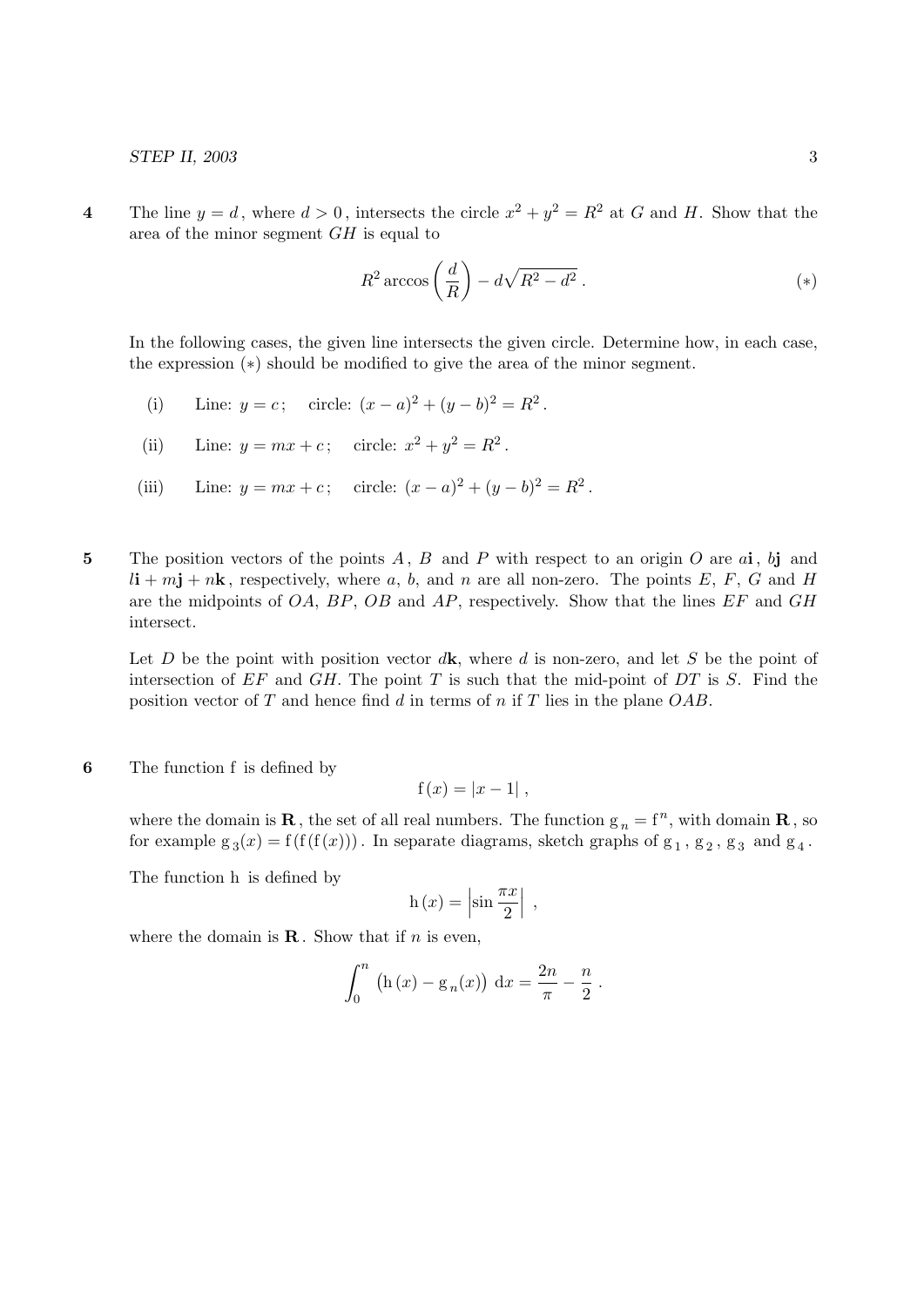STEP II, 2003 4

7 Show that, if  $n > 0$ , then

$$
\int_{e^{1/n}}^{\infty} \frac{\ln x}{x^{n+1}} dx = \frac{2}{n^2 e}.
$$

You may assume that  $\frac{\ln x}{x} \to 0$  as  $x \to \infty$ .

Explain why, if  $1 < a < b$ , then

$$
\int_b^\infty \frac{\ln x}{x^{n+1}} dx < \int_a^\infty \frac{\ln x}{x^{n+1}} dx.
$$

Deduce that

$$
\sum_{n=1}^{N} \frac{1}{n^2} < \frac{e}{2} \int_{e^{1/N}}^{\infty} \left( \frac{1 - x^{-N}}{x^2 - x} \right) \ln x \, dx \,,
$$

where  $N$  is any integer greater than 1.

8 It is given that  $y$  satisfies

$$
\frac{\mathrm{d}y}{\mathrm{d}t} + k \left( \frac{t^2 - 3t + 2}{t+1} \right) y = 0 ,
$$

where k is a constant, and  $y = A$  when  $t = 0$ , where A is a positive constant. Find y in terms of  $t$ ,  $k$  and  $A$ .

Show that y has two stationary values whose ratio is  $(3/2)^{6k}e^{-5k/2}$ .

Describe the behaviour of y as  $t \to +\infty$  for the case where  $k > 0$  and for the case where  $k < 0$ .

In separate diagrams, sketch the graph of  $y$  for  $t > 0$  for each of these cases.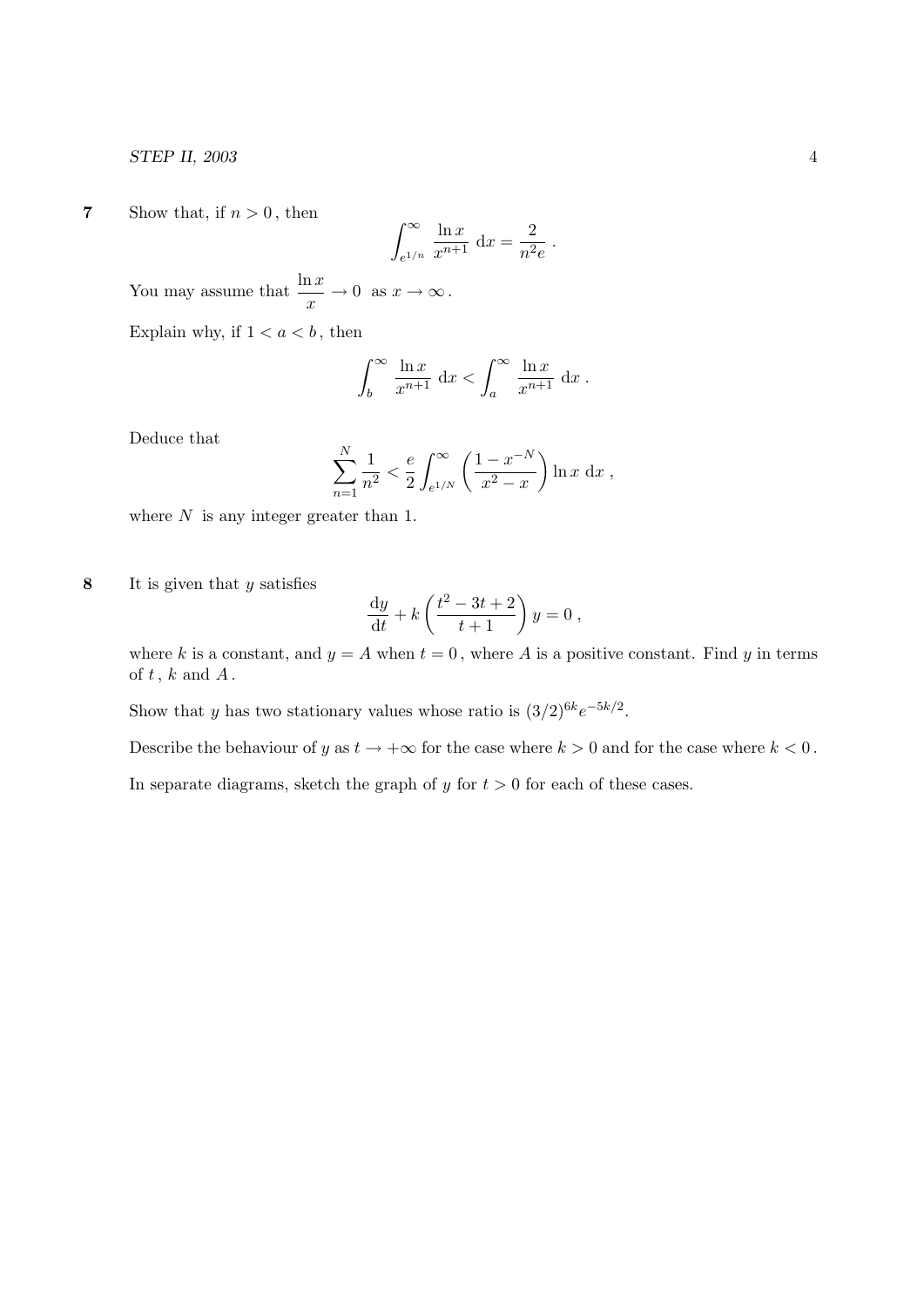## Section B: Mechanics

9 AB is a uniform rod of weight W. The point C on AB is such that  $AC > CB$ . The rod is in contact with a rough horizontal floor at A and with a cylinder at  $C$ . The cylinder is fixed to the floor with its axis horizontal. The rod makes an angle  $\alpha$  with the horizontal and lies in a vertical plane perpendicular to the axis of the cylinder. The coefficient of friction between the rod and the floor is tan  $\lambda_1$  and the coefficient of friction between the rod and the cylinder is  $\tan \lambda_2$ .

Show that if friction is limiting both at A and at C, and  $\alpha \neq \lambda_2 - \lambda_1$ , then the frictional force acting on the rod at A has magnitude

$$
\frac{W\sin\lambda_1\,\sin(\alpha-\lambda_2)}{\sin(\alpha+\lambda_1-\lambda_2)}\;.
$$

10 A bead B of mass m can slide along a rough horizontal wire. A light inextensible string of length  $2\ell$  has one end attached to a fixed point A of the wire and the other to B. A particle P of mass 3m is attached to the mid-point of the string and B is held at a distance  $\ell$  from A. The bead is released from rest.

Let  $a_1$  and  $a_2$  be the magnitudes of the horizontal and vertical components of the intial acceleration of P. Show by considering the motion of P relative to A, or otherwise, that  $a_1 = \sqrt{3}a_2$ . Show also that the magnitude of the initial acceleration of B is  $2a_1$ .

Given that the frictional force opposing the motion of B is equal to  $(\sqrt{3}/6)R$ , where R is the normal reaction between  $B$  and the wire, show that the magnitude of the intial acceleration of P is  $g/18$ .

11 A particle  $P_1$  is projected with speed V at an angle of elevation  $\alpha$  (> 45°), from a point in a horizontal plane. Find  $T_1$ , the flight time of  $P_1$ , in terms of  $\alpha$ , V and g. Show that the time after projection at which the direction of motion of  $P_1$  first makes an angle of 45° with the horizontal is  $\frac{1}{2}(1 - \cot \alpha)T_1$ .

A particle  $P_2$  is projected under the same conditions. When the direction of the motion of  $P_2$ first makes an angle of  $45^\circ$  with the horizontal, the speed of  $P_2$  is instantaneously doubled. If  $T_2$  is the total flight time of  $P_2$ , show that

$$
\frac{2T_2}{T_1} = 1 + \cot \alpha + \sqrt{1 + 3\cot^2 \alpha}.
$$